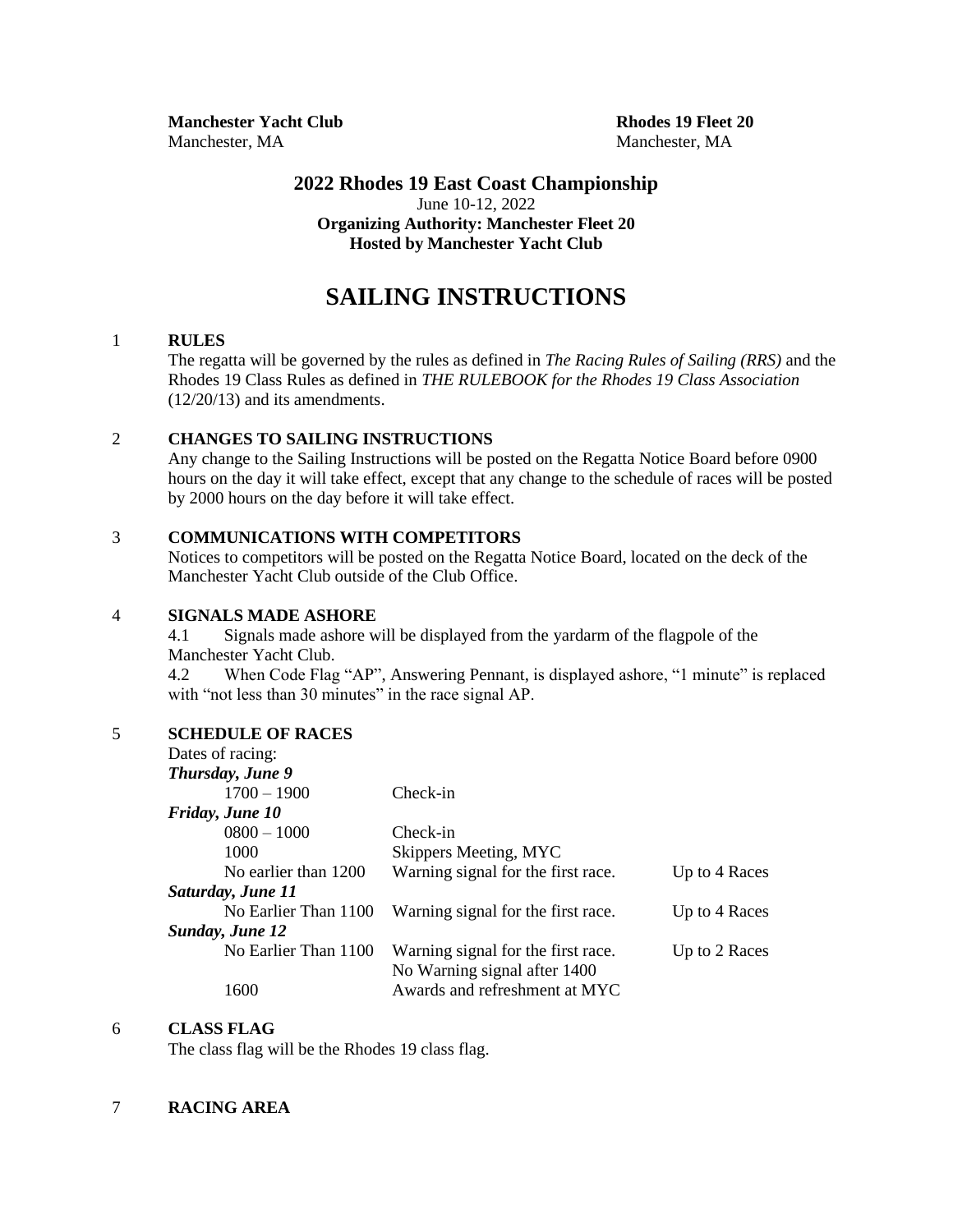The racing area will be located near Gales Ledge Nun #6, to the east of Bakers Island.

# 8 **THE COURSES**

The course patterns will be as per Addendum A.

## 9 **MARKS**

- 9.1 The starting line mark will be a green tetrahedron.
- 9.2 The rounding marks will be orange tetrahedrons.

9.3 **Offset Mark**: an offset mark (orange tetrahedron) will be used in conjunction with the windward mark. Boats shall pass the windward mark to port and then pass the offset mark to port. The offset mark must be honored at each rounding of the windward mark.

9.4 **Leeward Gates**: If a gate mark is missing, the remaining mark is to be rounded to port.

9.5 The finish line mark will be a green tetrahedron.

# 10 **THE START**

10.1 Before the warning signal of her first race each day, each boat shall sail past the Race Committee signal boat and hail her sail number until acknowledged by the Race Committee repeating the boat's sail number. A boat failing to do so shall receive a 20% scoring penalty for the first race in which it competes on that day, as described in Rule 44.3(c). The changes Rules A4 and A5.

10.2 Races will be started in accordance with rule 26.

10.3 For the second and subsequent race(s) of the day, or after a postponement, a short series of signals may be sounded before the warning signal is made.

10.4 Wind limits – Races shall not be started if the windspeed is below 4MPH or over 20 MPH as determined by the Principal Race Officer. This decision will not be considered "an improper action or omission of the race committee" and will not be grounds for redress.

10.5 The starting line will be between a staff displaying an orange flag on the Race Committee signal boat and a green tetrahedron at the port end of the starting line.

10.6 A boat starting more than 10 minutes after her starting signal will be scored Did Not Start (DNS). This changes Rule A4.

10.7 Rule 62.1(a) will be changed such that the lack of a hail from the race committee for an individual recall, or timeliness of the hail, or the failure of the boat to hear the hail, or a boat's position in the sequence of hailed numbers, shall not constitute grounds for redress.

# 11 **CHANGING THE NEXT LEG OF THE COURSE**

If a course needs to be changed, marks may be moved to maintain course configuration provided no boats are sailing on the leg of the course bounded by the mark(s) to be moved. No signal will be required. This change RRS 33.

# 12 **THE FINISH**

The finish line will be between a staff displaying a blue flag on the finish line mark boat and a green tetrahedron finishing mark at the port end of the line.

# 13 **TIME LIMITS AND TARGET TIMES**

13.1 If the first boat does not round Mark 1 within 30 minutes, or the first boat to finish does not finish within 120 minutes, the race shall be abandoned.

13.2 Boats still racing more than 30 minutes after the first boat finishes will be scored "Time Limit Expired" (TLE) and will be scored two more points than the last boat finishing. This modifies RRS 35.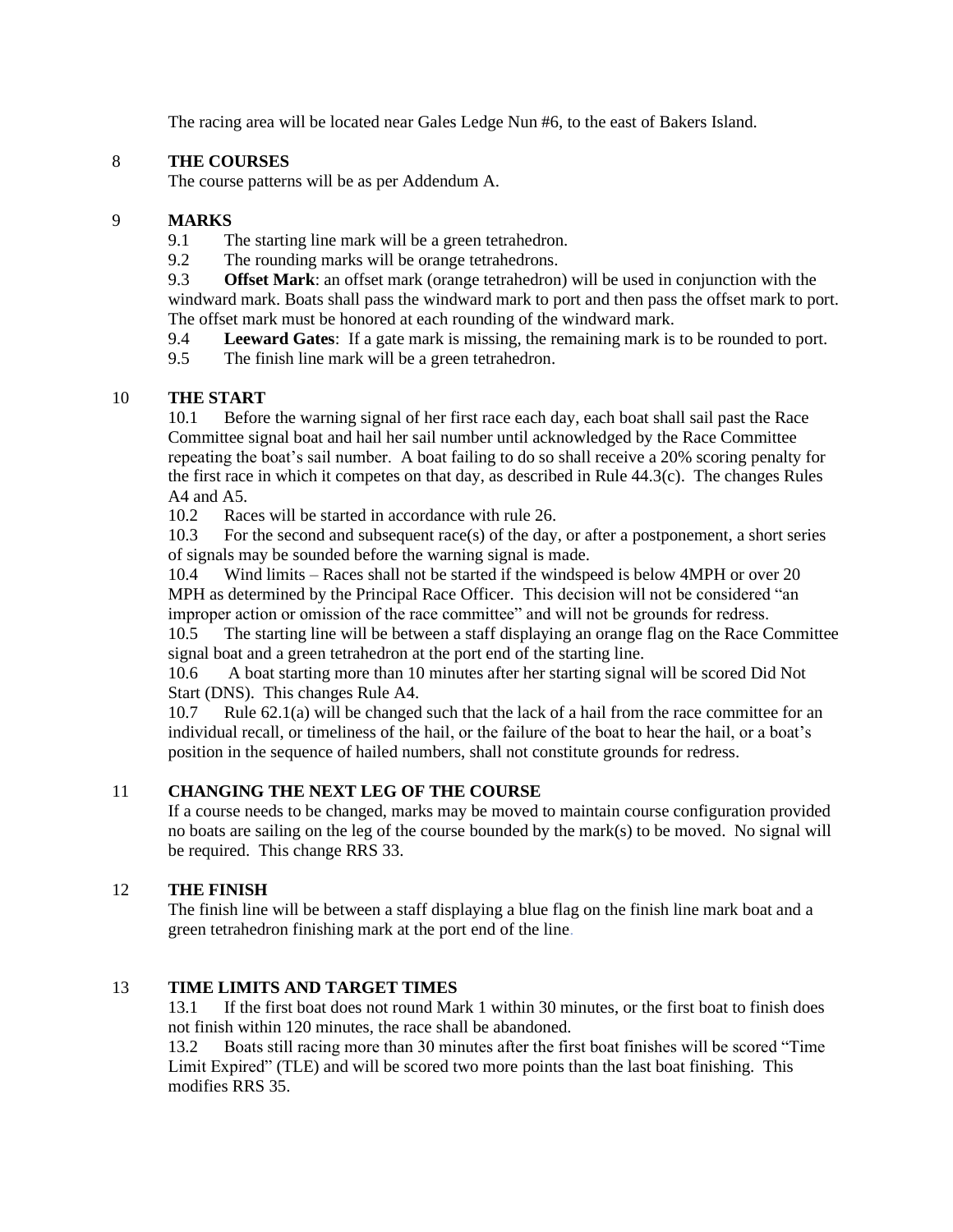### 14 **PROTESTS AND REQUESTS FOR REDRESS**

14.1 The protest time limit is sixty (60) minutes after the Race Committee boat has docked. This time will be posted on the official notice board.

14.2 Protest forms are available at Manchester Yacht Club.

14.3 Protest hearings will be conducted at Manchester Yacht Club. The Protest Desk and Protest Notice Board will be located in the Club Room of the Manchester Yacht Club.

14.4 Protest notices will be posted within 15 minutes of the protest Time Limit to inform competitors where and when there is a hearing in which they are parties to a hearing or named as witnesses. This posting shall constitute the notification required by RRS 63.2 and RRS 61.1(b).

### 15 **SCORING**

The Low Point Scoring system, RRS Appendix A4, will apply. Appendix A2 is changed so that each boat's series score will be a total score for the series, excluding her worst score if four (4) or more races have been completed. A maximum of ten (10) races are scheduled. A minimum of three (3) races must be completed to constitute a regatta.

### 16 **SAFETY REGULATIONS**

A boat that retires from a race shall notify the Race Committee as soon as possible. Failure to do so may result in a penalty.

### 17 **REPLACEMENT OF CREW**

Substitution of competitors will not be allowed without a prior written request being approved by the Race Committee.

### 18 **EQUIPMENT CHECKS AND MEASUREMENT**

All boats shall conform to the Class By-Laws and the Class Rules as prescribed by Rhodes 19 Class By-Law Article XV, Section B 15.0. A boat or equipment may be inspected at any time for compliance with the class rules and Sailing Instructions.

## 19 **OFFICIAL VESSELS**

Support vessels will display a yellow Race Committee flag. The Signal Vessel will display a blue Race Committee flag. The Judges will display a blue and white Judge flag.

#### 20 **HAUL-OUT RESTRICTIONS**

Competing boats shall not be hauled out during the regatta except with and according to terms of prior written permission from the Protest Committee. In the event of severe weather this rule may be waived at any time by a notice posted on the official notice board, signed by the Principal Race Officer.

### 21 **BERTHING AND TRAILER STORAGE**

Trailers belonging to visiting boats must be stored in the Manchester Yacht Club field. Mooring of boats, launching and haul-out will be under the control of a local boat yard and the regatta organizing committee. All competitors are required to follow their instructions.

### 22 **PRIZES**

Prizes will be awarded for the first three places in the regatta. In addition, prizes will be awarded each day for first, second and third place.